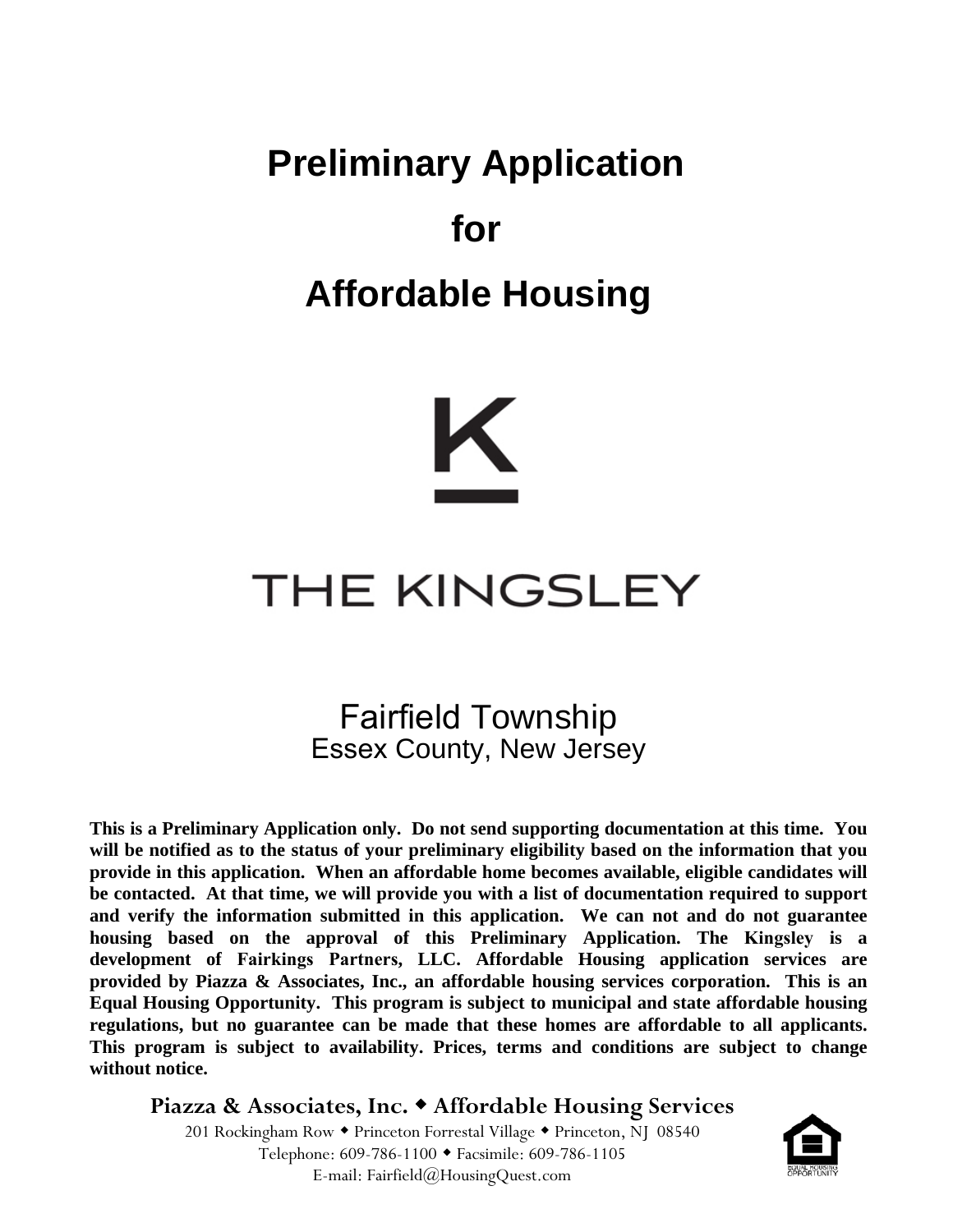## **Affordable Housing Policies and Requirement**





 **For All Applicants \_\_\_\_\_\_\_\_\_\_\_\_\_\_\_\_\_\_\_\_\_\_\_\_\_\_\_\_\_\_\_\_\_\_\_\_\_\_\_\_\_\_\_\_\_\_\_\_\_\_\_\_\_\_\_\_\_\_\_**

- $\bullet\bullet$  This is an equal housing opportunity. Federal law prohibits discrimination against any person making application to buy or rent a home with regard to race, color, national origin, religion, sex, familial status, and disability. State law prohibits discrimination on the basis of race, creed, color, national origin, ancestry, nationality, marital or domestic partnership or civil union status, sex, gender identity or expression, disability, affectional or sexual orientation, family status or source of lawful income or source of lawful rent payment. Piazza & Associates, Inc. complies with all provisions of the New Jersey Law Against Discrimination ("LAD") N.J.S.A. 10:5-1 to -49 as applicable to any real property or for any program related to real property Piazza & Associates, Inc. administers in New Jersey. Any person who believes a violation of the LAD has occurred may contact the New Jersey Division on Civil Rights at 866-405-3050 or 973-648-2700 or online at www.NJCivilRights.gov.
- This affordable housing must be the intended primary residence of the applicant. All household members who intend to reside at the affordable apartment must be listed in the Preliminary Application. If changes in household composition occur during the application process, or if there is a change of address, the applicant is required to notify Piazza  $\&$  Associates, Inc. in writing, immediately.
- \* Applications must be truthful, complete and accurate. Any false statement makes the application null and void, and subjects the applicant to penalties imposed by law.
- Annual Income includes, but is not limited to, salary or wages, alimony, child support, social security benefits, unemployment benefits, pensions, business income, and actual or imputed earnings from assets (which include bank accounts, certificates of deposit, stocks, bonds, or other securities), and real estate.
- A preference will ge given to households that live or work in Essex, Morris, Union, or Warren counties.
- If you own a home in which you are currently residing and which you intend to sell prior to living in an affordable home, compute your income from this asset by taking the market value of your home, subtracting the mortgage principal, and multiplying the balance by the current "Passbook Savings Rate" published by HUD. Income from other real estate holdings is determined by the actual income you receive from the asset (less expenses, but not less your mortgage principal payment). If you have no outstanding mortgage debt, the value of your home will be subject to a maximum appraised value limit, which, when exceeded, may disqualify you from this affordable housing program.
- Specific documentation to verify income and assets will be required at a later date, during the final portion of the application process, during which no changes will be allowed.
- $\clubsuit$  The rental rates are established and governed by State and / or municipal regulations. We can not and do not guarantee that any apartment for rent will be affordable to YOU or YOUR household. The maximum income for the very low rents will be determined by the minimum of the low income rents.
- $\clubsuit$  The owners and managers of affordable apartments will set forth additional requirements, including, but not limited to an application fee, a lease agreement, security deposit, minimum credit standards and criminal background check. Once leased, rents will NOT be adjusted to accommodate fluctuations in household income. Rental rate increases may occur annually, but are subject to limitations.
- $\cdot \cdot$  If you need assistance completing this application, please contact us at 609-786-1100.
- ◆ DO NOT SEND SUPPORTING DOCUMENTATION WITH THIS APPLICATION. Please mail your application to the address, below, or fax it to us at 609-786-1105.

#### **Piazza & Associates, Inc.**



201 Rockingham Row - Princeton, NJ 08540